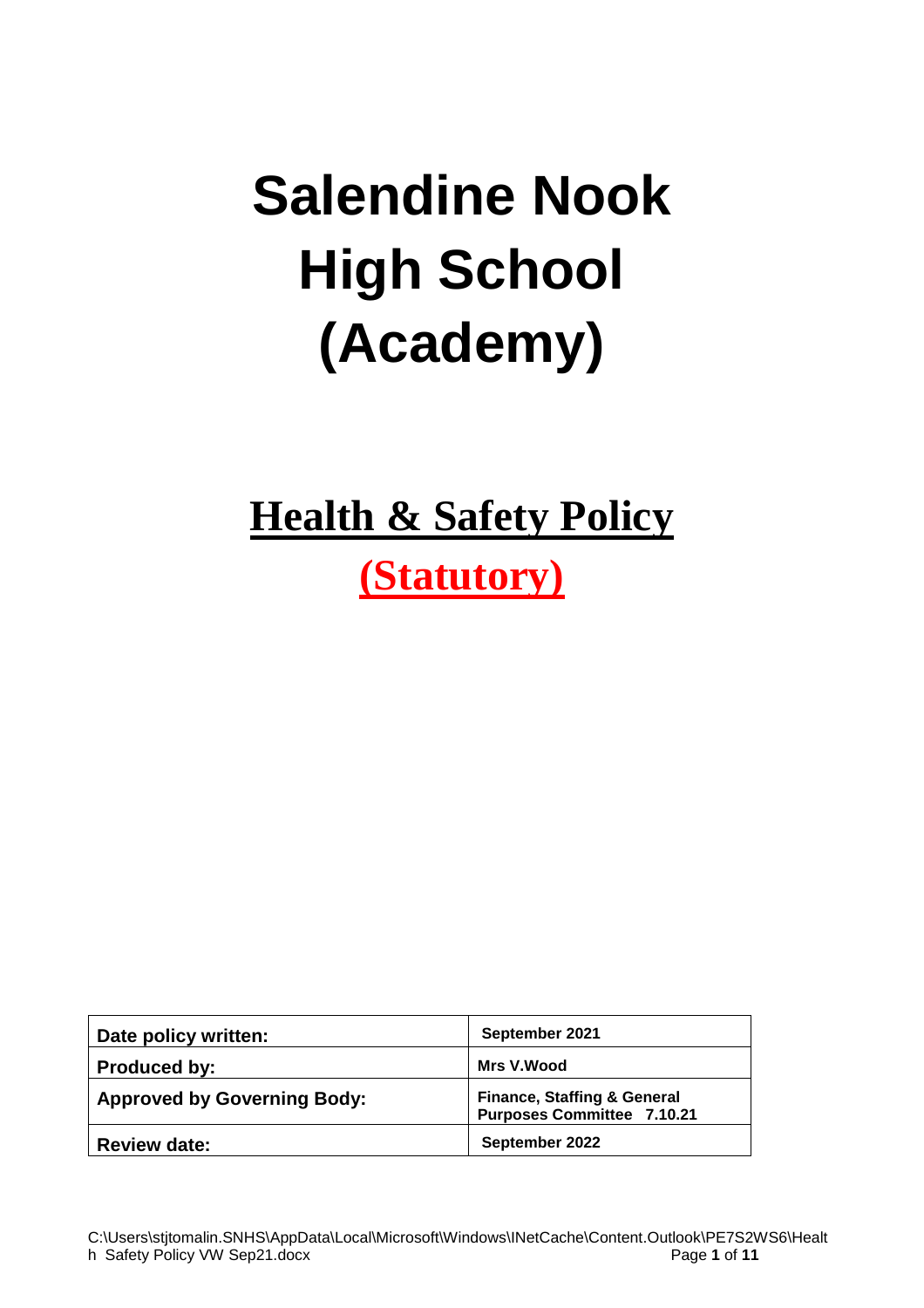## **Introduction**

Every member of staff **must** be involved in maintaining and improving the Health and Safety of the school.

This Health & Safety Policy should be read in conjunction with the SPIE FM Health & Safety Policy. Copies of these documents are available on the school website.

## **Organisation**

SPIE Facilities Management is responsible, with the Principal, Director of Finance & Resources and Governors of the school for Health and Safety on the site. SPIE have trained staff who carry out regular audits of the buildings and grounds, produce reports for the school and have responsibility for carrying out remedial work in agreement with the Principal. They will also oversee the Health & Safety or site projects alongside the Director of Finance & Resources. The Director of Finance & Resources will assume responsibility for Health & Safety of new buildings if they are to be treated as excluded assets from the PFI contract. Premises meetings take place every 6 weeks where Health & Safety issues are addressed with SPIE. The Director of Finance & Resources and Principal attend these meetings. Matters relating to Health & Safety are reported to Governors and is a standing item on The Finance & General Purposes Committee. The SPIE Health & Safety Policy is reviewed annually.

## **1. Aims**

Our school aims to:

- Provide and maintain a safe and healthy environment;
- **Establish and maintain safe working procedures amongst staff, pupils and all visitors to the school** site;
- Have robust procedures in place in case of emergencies;
- **Ensure that the premises and equipment are maintained safely, and are regularly inspected.**

## **2. Legislation**

This policy is based on advice from the Department for Education on [health and safety in schools](https://www.gov.uk/government/publications/health-and-safety-advice-for-schools) and the following legislation:

- [The Health and Safety at Work etc. Act 1974,](http://www.legislation.gov.uk/ukpga/1974/37) which sets out the general duties employers have towards employees and duties relating to lettings;
- **[The Management of Health and Safety at Work Regulations 1992,](http://www.legislation.gov.uk/uksi/1992/2051/regulation/3/made) which require employers to make** an assessment of the risks to the health and safety of their employees;
- **[The Management of Health and Safety at Work Regulations 1999,](http://www.legislation.gov.uk/uksi/1999/3242/contents/made) which require employers to** carry out risk assessments, make arrangements to implement necessary measures, and arrange for appropriate information and training;
- [The Control of Substances Hazardous to Health Regulations 2002,](http://www.legislation.gov.uk/uksi/2002/2677/contents/made) which require employers to control substances that are hazardous to health;
- **[The Reporting of Injuries, Diseases and Dangerous Occurrences Regulations](http://www.legislation.gov.uk/uksi/2013/1471/schedule/1/paragraph/1/made) (RIDDOR) 2013, which** state that some accidents must be reported to the Health and Safety Executive and set out the timeframe for this and how long records of such accidents must be kept;
- **•** [The Health and Safety \(Display Screen Equipment\) Regulations 1992,](http://www.legislation.gov.uk/uksi/1992/2792/contents/made) which require employers to carry out digital screen equipment assessments and states users' entitlement to an eyesight test;
- **•** [The Gas Safety \(Installation and Use\) Regulations](http://www.legislation.gov.uk/uksi/1998/2451/regulation/4/made) 1998, which require work on gas fittings to be carried out by someone on the Gas Safe Register;
- **[The Regulatory Reform \(Fire Safety\) Order 2005,](http://www.legislation.gov.uk/uksi/2005/1541/part/2/made) which requires employers to take general fire** precautions to ensure the safety of their staff;
- [The Work at Height Regulations 2005,](http://www.legislation.gov.uk/uksi/2005/735/contents/made) which requires employers to protect their staff from falls from height

The school follows [national guidance published by Public Health England](https://www.gov.uk/government/publications/health-protection-in-schools-and-other-childcare-facilities/chapter-9-managing-specific-infectious-diseases) when responding to infection control issues.

C:\Users\stjtomalin.SNHS\AppData\Local\Microsoft\Windows\INetCache\Content.Outlook\PE7S2WS6\Healt h Safety Policy VW Sep21.docx Page **2** of **11**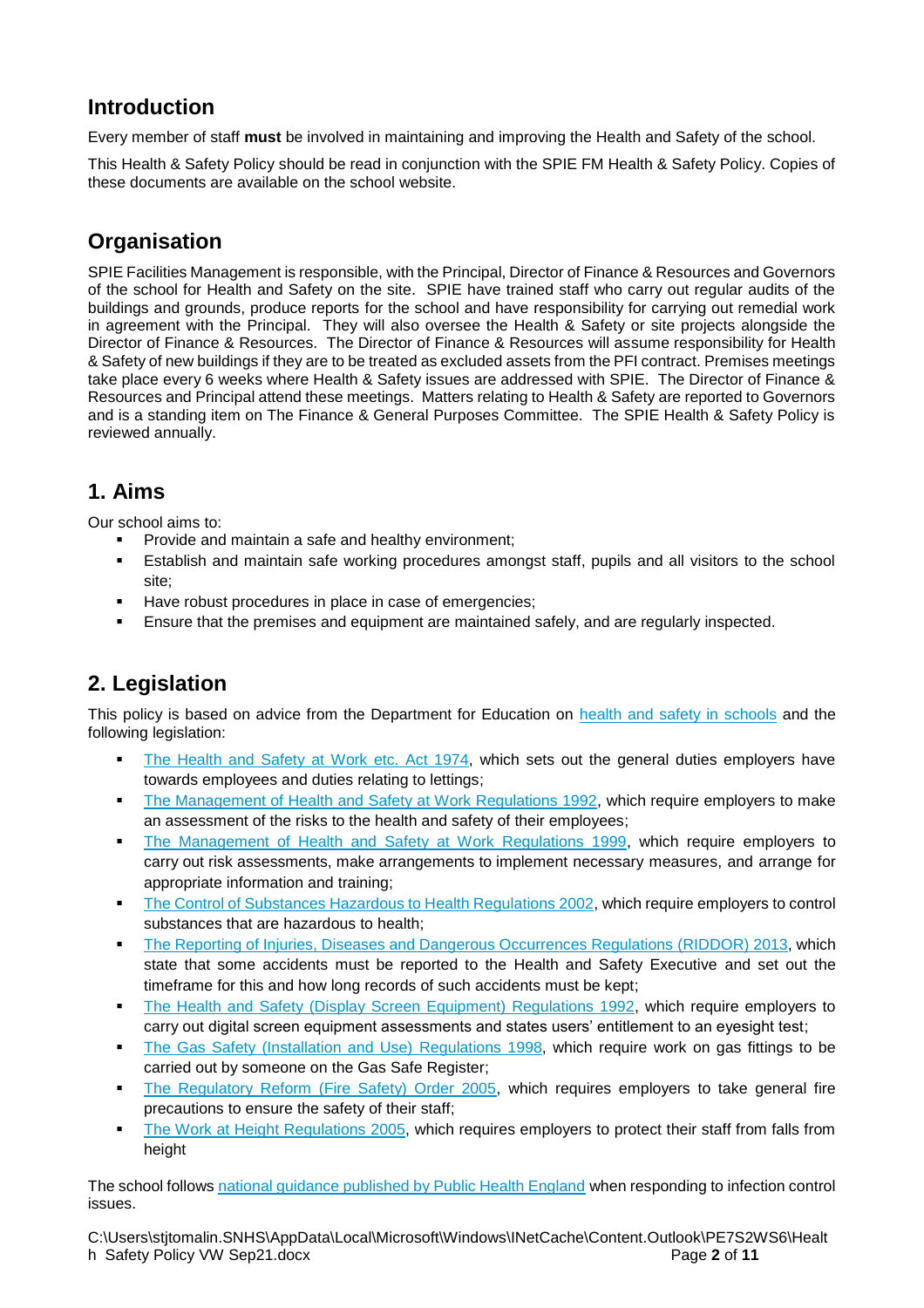## **3. Roles and responsibilities**

#### **3.1 The Governing Body**

The Governing Body has ultimate responsibility for health and safety matters in the school, but will delegate day-to-day responsibility to Principal.

The Governing Body has a duty to take reasonable steps to ensure that staff and pupils are not exposed to risks to their health and safety. This applies to activities on or off the school premises.

The Academy Trust, as the employer, also has a duty to:

- Assess the risks to staff and others affected by school activities in order to identify and introduce the health and safety measures necessary to manage those risks;
- **•** Inform employees about risks and the measures in place to manage them;
- **Ensure that adequate health and safety training is provided.**

The governor who oversees health and safety is James Wood.

#### **3.2 Principal**

The Principal is responsible for health and safety day-to-day. This involves:

- Implementing the health and safety policy;
- **Ensuring there is enough staff to safely supervise pupils;**
- **Ensuring that the school buildings and premises are safe and regularly inspected;**
- Providing adequate training for school staff;
- Reporting to the Governing Body on health and safety matters;
- **Ensuring appropriate evacuation procedures are in place and regular fire drills are held;**
- **Ensuring that in their absence, health and safety responsibilities are delegated to another member of** staff;
- **Ensuring all risk assessments are completed and reviewed;**
- N.b. cleaning contracts are managed through the PPP contract.

In the Principal's absence, the Director of Finance & Resources assumes the above day-to-day health and safety responsibilities.

#### **3.3 Health and safety lead**

The nominated health and safety lead is the Director of Finance & Resources.

#### **3.4 Staff**

School staff have a duty to take care of pupils in the same way that a prudent parent would do so.

Staff will:

- Take reasonable care of their own health and safety and that of others who may be affected by what they do at work;
- Co-operate with the school on health and safety matters;
- Work in accordance with training and instructions;
- **.** Inform the appropriate person of any work situation representing a serious and immediate danger so that remedial action can be taken;
- Model safe and hygienic practice for pupils;
- Understand emergency evacuation procedures and feel confident in implementing them.
- Staff **must** be present for daily duties;
- **EXEL Staff should supervise corridors and stairways at every available opportunity at change of lessons,** including movement in and out of their classrooms and generally in their departmental suites;
- Staff must not carry hot drinks in uncovered mugs/cups;
- Read appropriate pages in the staff handbook which relate to H&S matters, such as out of school visits, fire practices and times of staff duties;
- Read and comply with this policy document.
- **Safety in classrooms:** 
	- o Pupils should be encouraged to keep bags under tables and not obstructing spaces.
	- o There must be no trailing leads on electrical equipment;
	- o Discipline must be maintained and Behaviour procedures used;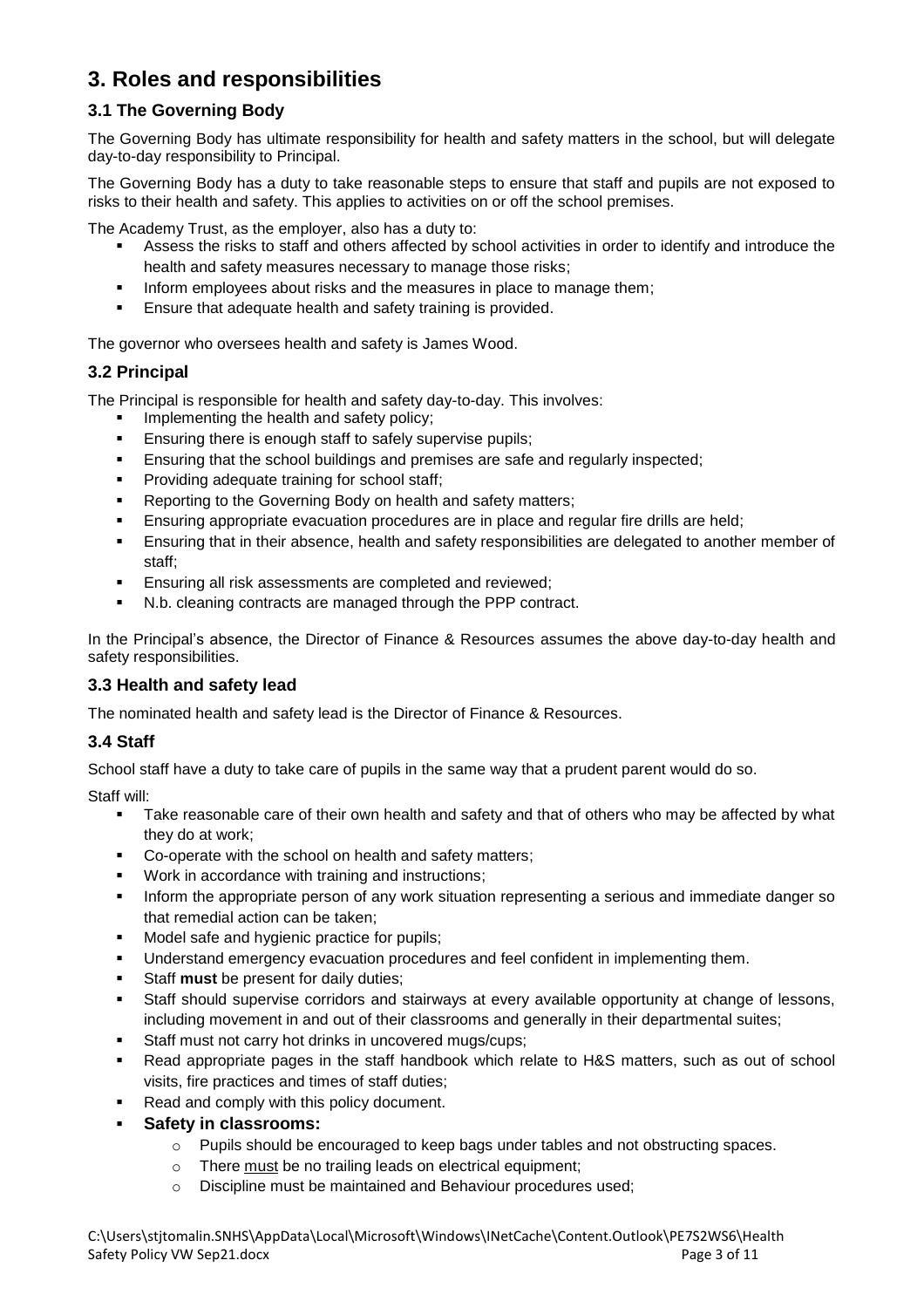- o Classes should not be left unattended;
- $\circ$  All cupboards (including lockers), fixed blackboards and display units must be stable;
- $\circ$  Classroom furniture should not be damaged. (Report same day to the Premises Assistant in the Top Office);
- o Furniture should be positioned safely;
- o Items should not be stored on high shelves and on top of cupboards;
- o Doorways and fire exits must be kept clear and fire doors kept unlocked;

#### **3.5 Pupils and parents**

Pupils and parents are responsible for following the school's health and safety advice, on-site and off-site, and for reporting any health and safety incidents to a member of staff.

Pupils will be instructed in H&S related matters as part of the Year 7 Science, D&T, and PE programmes. Separate departmental policies are in place for these specific subjects. Also, wherever appropriate, PSHCE schemes will introduce road safety, safety at play, safety in the home and personal hygiene topics. Pupils generally will be instructed in the safe use of electrical equipment, which must always be disconnected at the switch before attempting to correct faults;

When necessary, pupils will be reminded via form tutors or assemblies, of the hazards of certain anti-social behaviour patterns.

#### **3.6 Contractors**

School contractors will agree health and safety practices with the Director of Finance & Resources before starting work. Before work begins the contractor will provide evidence that they have completed an adequate risk assessment of all their planned work. Please note other contractors for the premises will be managed in accordance with the PPP contract.

## **4. Site security and Safety**

Spie, KSSL and Kirklees Council are responsible for the security of the school site in and out of school hours. They are responsible for visual inspections of the site, and for the intruder and fire alarm systems. Please note the whole school site has a secure external and internal perimeter fence.

There are designated key holders who will respond to an emergency, as detailed in the School's Emergency Plan.

For safety around vehicles please refer to the Traffic Management Plan.

## **5. Fire**

Emergency exits, assembly points and assembly point instructions are clearly identified by safety signs and notices. Notices of school evacuation procedures **must** be clearly displayed in all occupied rooms at all times. Staff must continually monitor displays and storage to check fire risk is kept to a minimum.

Fire risk assessment of the premises will be reviewed regularly.

Emergency evacuations are practised at least once a term.

Pupils will be taught the fire and emergency procedures on entry to the school in Year 7.

The fire alarm is a loud continuous bell/buzzer.

Fire alarm testing will take place once a week, but is outside of the normal core hours of the school. This is completed by the school site staff, who will follow up all unsuccessful tests.

New staff will be trained in fire safety and all staff and pupils will be made aware of any new fire risks.

In the event of a fire:

- **•** The alarm will be raised immediately by whoever discovers the fire and emergency services contacted. Evacuation procedures will also begin immediately;
- Fire extinguishers may be used by staff only, and only then if staff are confident they can use them without putting themselves or others at risk;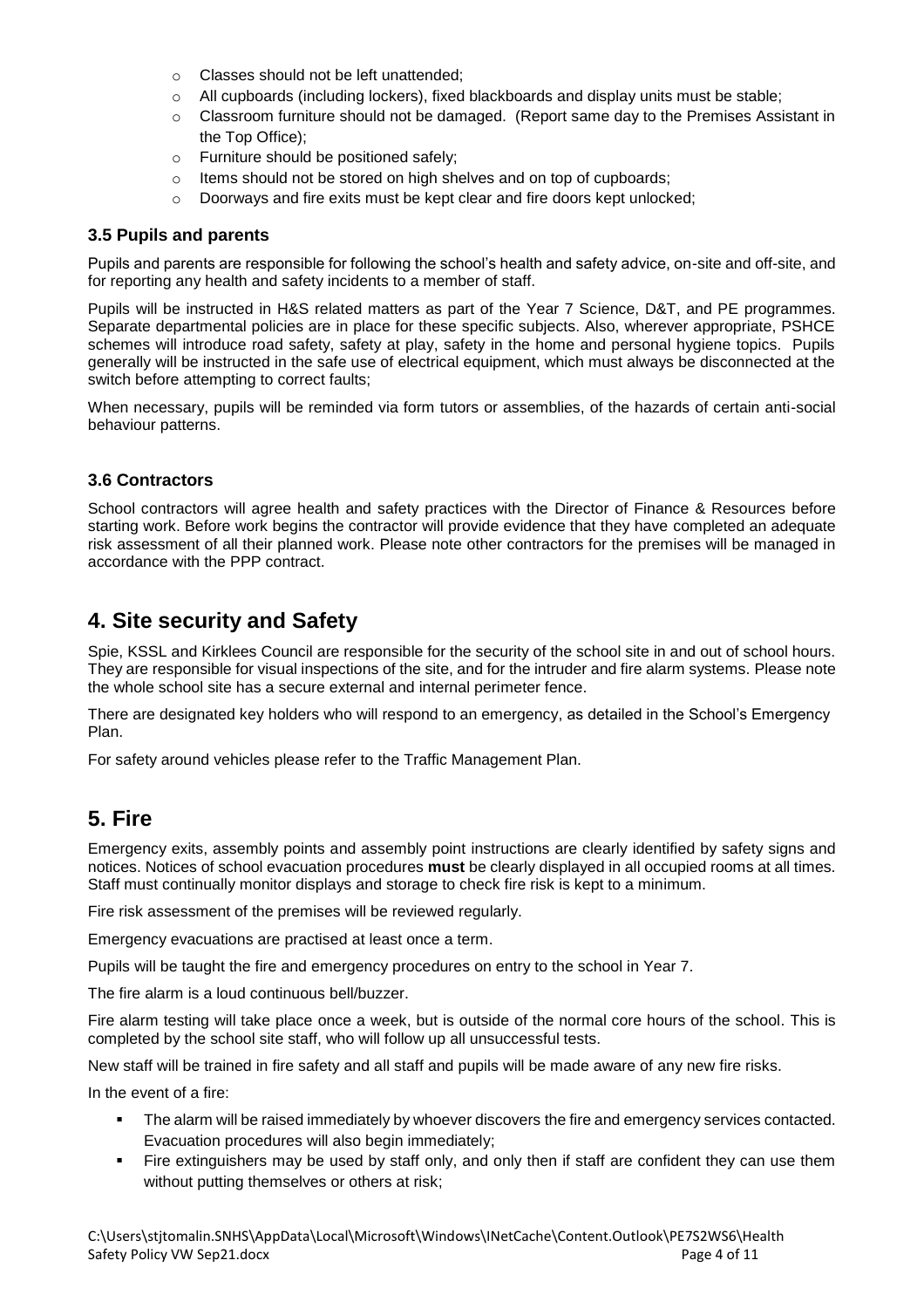- Staff and pupils will congregate at the assembly points. Please see School Fire Evacuation Guidance and Plans located in every occupied room;
- Form tutors/class teachers will take a register of pupils, which will then be checked against the attendance register of that day;
- Procedures are in place for the registration of all staff;
- Staff and pupils will remain outside the building until the Responsible Officer says it is safe to re-enter.

The school has special arrangements in place for the evacuation of people with mobility needs and fire risk assessments will also pay particular attention to those with disabilities.

Detailed fire evacuation procedures and fire safety checklist can be found in the staff handbook, which is available on the staff section of the school website.

## **6. COSHH**

Schools are required to control hazardous substances, which can take many forms, including:

- **Chemicals**
- Products containing chemicals
- Fumes
- **Dusts**
- Vapours
- Mists
- Gases and asphyxiating gases
- Germs that cause diseases, such as leptospirosis or legionnaires disease

Control of substances hazardous to health (COSHH) risk assessments are completed by the relevant responsible person in that department and circulated to all employees who work with hazardous substances. Please note as a PFI school, the majority of this is managed by the site team through Spie, but there are also some records required specifically for the school re excluded assets such as the Sports Hall. Staff will also be provided with protective equipment, where necessary.

Our staff use and store hazardous products in accordance with instructions on the product label. All hazardous products are kept in their original containers, with clear labelling and product information.

Any hazardous products are disposed of in accordance with specific disposal procedures.

Emergency procedures, including procedures for dealing with spillages, are displayed near where hazardous products are stored and in areas where they are routinely used.

#### **6.1 Gas safety**

- **•** Installation, maintenance and repair of gas appliances and fittings will be carried out by a competent Gas Safe registered engineer;
- Gas pipework, appliances and flues are regularly maintained;
- All rooms with gas appliances are checked to ensure that they have adequate ventilation;
- Please note the bulk of this is managed by Spie as the FM provider under the PFI contract.

#### **6.2 Legionella**

- Water risk assessments are completed by an approved external contractor for the Sports Hall and Student Support Centre, which is monitored by the Director of Finance & Resources. Spie are responsible for ensuring that the identified operational controls are conducted and recorded in the school's water log book;
- This risk assessment will be reviewed annually and when significant changes have occurred to the water system and/or building footprint;
- The risks from legionella are mitigated by the following example controls/checks that are in place temperature checks, heating of water, disinfection of shower heads, etc.]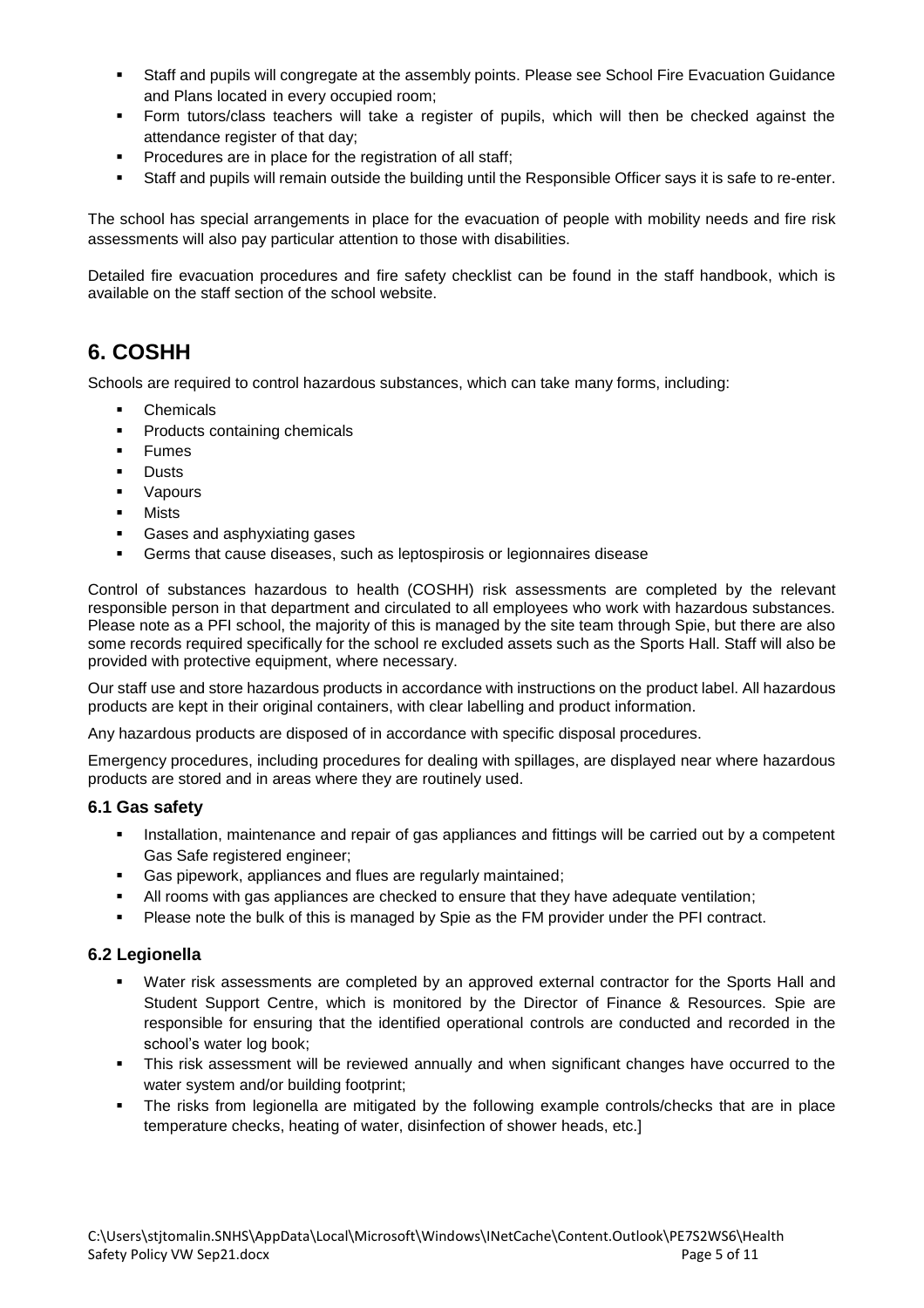#### **6.3 Asbestos**

- Appropriate staff are briefed on the hazards of asbestos, the location of any asbestos in the school and the action to take if they suspect they have disturbed it;
- **EXTERN Arrangements are in place to ensure that contractors are made aware of any asbestos on the premises** and that it is not disturbed by their work;
- **•** Contractors will be advised that if they discover material which they suspect could be asbestos, they will stop work immediately until the area is declared safe;
- A record is kept of the location of asbestos that has been found on the school site. This is managed through the PPP contract.

## **7. Equipment**

- All equipment and machinery is maintained in accordance with the manufacturer's instructions. In addition, maintenance schedules outline when extra checks should take place;
- When new equipment is purchased, it is checked to ensure that it meets appropriate educational standards;
- All equipment is stored in the appropriate storage containers and areas. All containers are labelled with the correct hazard sign and contents.

#### **7.1 Electrical equipment**

- All staff are responsible for ensuring that they use and handle electrical equipment sensibly and safely.
- All equipment should be visually inspected before use;
- Any student or volunteer who handles electrical appliances does so under the supervision of the member of staff who so directs them;
- Any potential hazards will be reported to The Director of Finance & Resources or a member of the Premises/Site Team immediately;
- Permanently installed electrical equipment is connected through a dedicated isolator switch and adequately earthed;
- Only trained staff members can check plugs;
- Where necessary a portable appliance test (PAT) will be carried out by a competent person;
- All isolator switches are clearly marked to identify their machine;
- **Electrical apparatus and connections will not be touched by wet hands and will only be used in dry** conditions;
- Maintenance, repair, installation and disconnection work associated with permanently installed or portable electrical equipment is only carried out by a competent person.

#### **7.2 PE equipment**

- Pupils are taught how to carry out and set up PE equipment safely and efficiently. Staff check that equipment is set up safely;
- Any concerns about the condition of the gym floor or other apparatus will be reported to the Head of PE.

#### **7.3 Display screen equipment**

- All staff who use computers daily as a significant part of their normal work will complete a selfassessed display screen equipment (DSE) assessment. 'Significant' is taken to be continuous/near continuous spells of an hour or more at a time;
- All assessments will be returned and reviewed by the Director of Finance & Resources;
- Staff identified as DSE users are entitled to an eyesight test for DSE use upon request, and at regular intervals thereafter, by a qualified optician (and corrective glasses provided if required specifically for DSE use)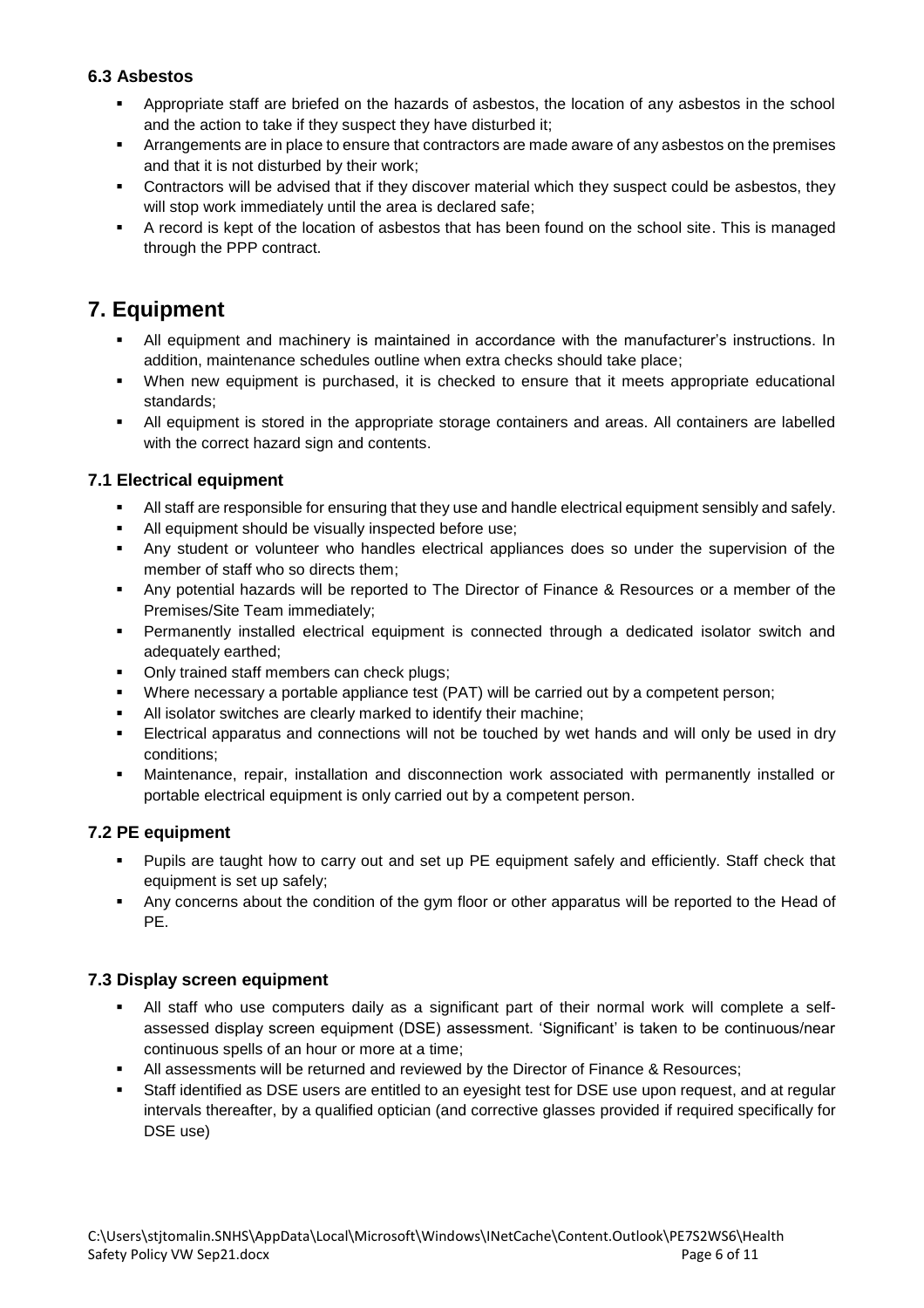## **8. Lone working**

Lone working may include:

- **■** Late working;
- Home or site visits;
- Weekend working;
- Site cleaning and facilities management duties;
- Working in a single occupancy office.

Potentially dangerous activities, such as those where there is a risk of falling from height, will not be undertaken when working alone. If there are any doubts about the task to be performed, then the task will be postponed until other staff members are available.

If lone working is to be undertaken, a colleague, friend or family member will be informed about where the member of staff is and when they are likely to return.

The lone worker will ensure that they are medically fit to work alone.

Please refer to the school's Lone Worker Policy.

## **9. Working at height**

We will ensure that work is properly planned, supervised and carried out by competent people with the skills, knowledge and experience to do the work.

In addition:

- **EXECT** Ladders are retained in the appropriate area for working at height;
- Pupils are prohibited from using ladders;
- Staff will wear appropriate footwear and clothing when using ladders;
- Contractors are expected to provide their own ladders for working at height;
- **EXELGENT EXECTED EXECTED A LARGE IS A LARGE EXPLORED FOR A LARGE EXECTED** Safety; **B** B B B and to ensure its safety;
- Access to high levels, such as roofs, is only permitted by trained persons.

## **10. Manual handling**

It is up to individuals to determine whether they are fit to lift or move equipment and furniture. If an individual feels that to lift an item could result in injury or exacerbate an existing condition, they will ask for assistance.

The school will ensure that proper mechanical aids and lifting equipment are available in school, and that staff are trained in how to use them safely.

Staff and pupils are expected to use the following basic manual handling procedure:

- Plan the lift and assess the load. If it is awkward or heavy, use a mechanical aid, such as a trolley, or ask another person to help;
- **•** Take the more direct route that is clear from obstruction and is as flat as possible;
- Ensure the area where you plan to offload the load is clear;
- When lifting, bend your knees and keep your back straight, feet apart and angled out. Ensure the load is held close to the body and firmly. Lift smoothly and slowly and avoid twisting, stretching and reaching where practicable.

## **11. Off-site visits**

When taking pupils off the school premises, we will ensure that:

- Risk assessments will be completed where off-site visits and activities require them;
- All off-site visits are appropriately staffed;
- Staff will take a school mobile phone, a portable first aid kit, information about the specific medical needs of pupils along with the parents' contact details
- **•** There will be, wherever possible, at least one first aider available on school trips and visits.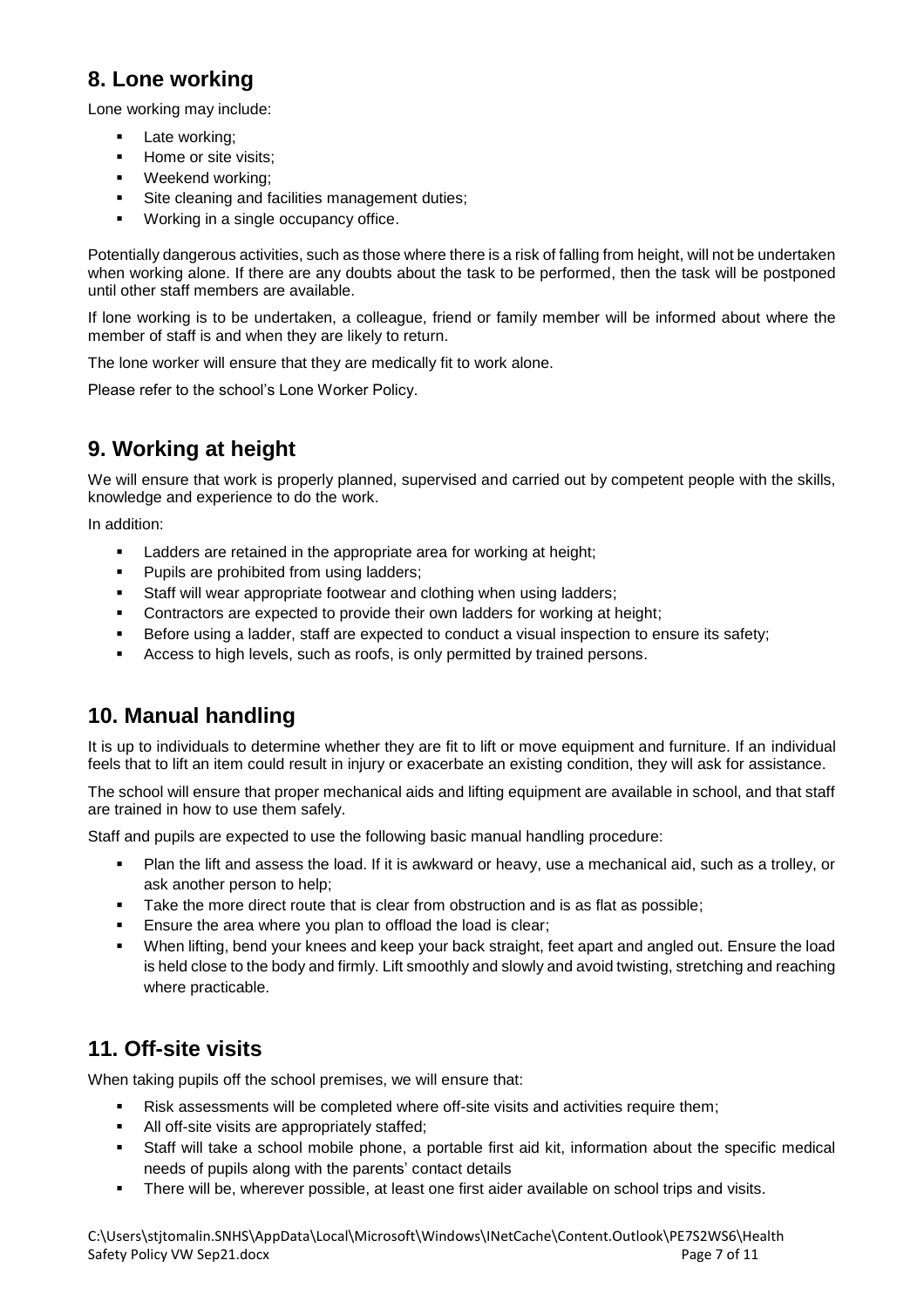Please refer to the school's Management of Outdoor Education, Visits and Off-site Activities Policy.

## **12. Lettings**

Please note as a PPP, school lettings are managed through the contract by a third-party provider. Those who hire any aspect of the school site or any facilities will be made aware of the content of the health and safety policy through this third-party provider, and will have responsibility for complying with it.

## **13. Violence at work**

We believe that staff should not be in any danger at work, and will not tolerate violent or threatening behaviour towards our staff.

All staff will report any incidents of aggression or violence (or near misses) directed to themselves to their line manager/Principal immediately. This applies to violence from pupils, visitors or other staff.

## **14. Smoking**

Smoking is not permitted anywhere on the school premises/site.

## **15. Infection prevention and control**

We follow national guidance published by Public Health England when responding to infection control issues. We will encourage staff and pupils to follow this good hygiene practice, outlined below, where applicable. The school will also issue a risk assessment with detailed guidance that will be updated on a regular basis and issued to appropriate stakeholders. Please see separate document.

#### **15.1 Handwashing**

- Wash hands with liquid soap and warm water, and dry with paper towels
- Always wash hands after using the toilet, before eating or handling food, and after handling animals
- Cover all cuts and abrasions with waterproof dressings

### **15.2 Coughing and sneezing**

- Cover mouth and nose with a tissue
- Wash hands after using or disposing of tissues
- Spitting is discouraged

#### **15.3 Personal protective equipment**

- Face masks or visors to be worn as required
- Wear disposable non-powdered vinyl or latex-free CE-marked gloves and disposable plastic aprons where there is a risk of splashing or contamination with blood/body fluids (for example when carrying out first aid)
- Wear goggles if there is a risk of splashing to the face
- Use the correct personal protective equipment when handling cleaning chemicals

#### **15.4 Cleaning of the environment**

- Clean the environment frequently and thoroughly
- Clean the environment, including equipment, frequently and thoroughly

### **15.5 Cleaning of blood and body fluid spillages**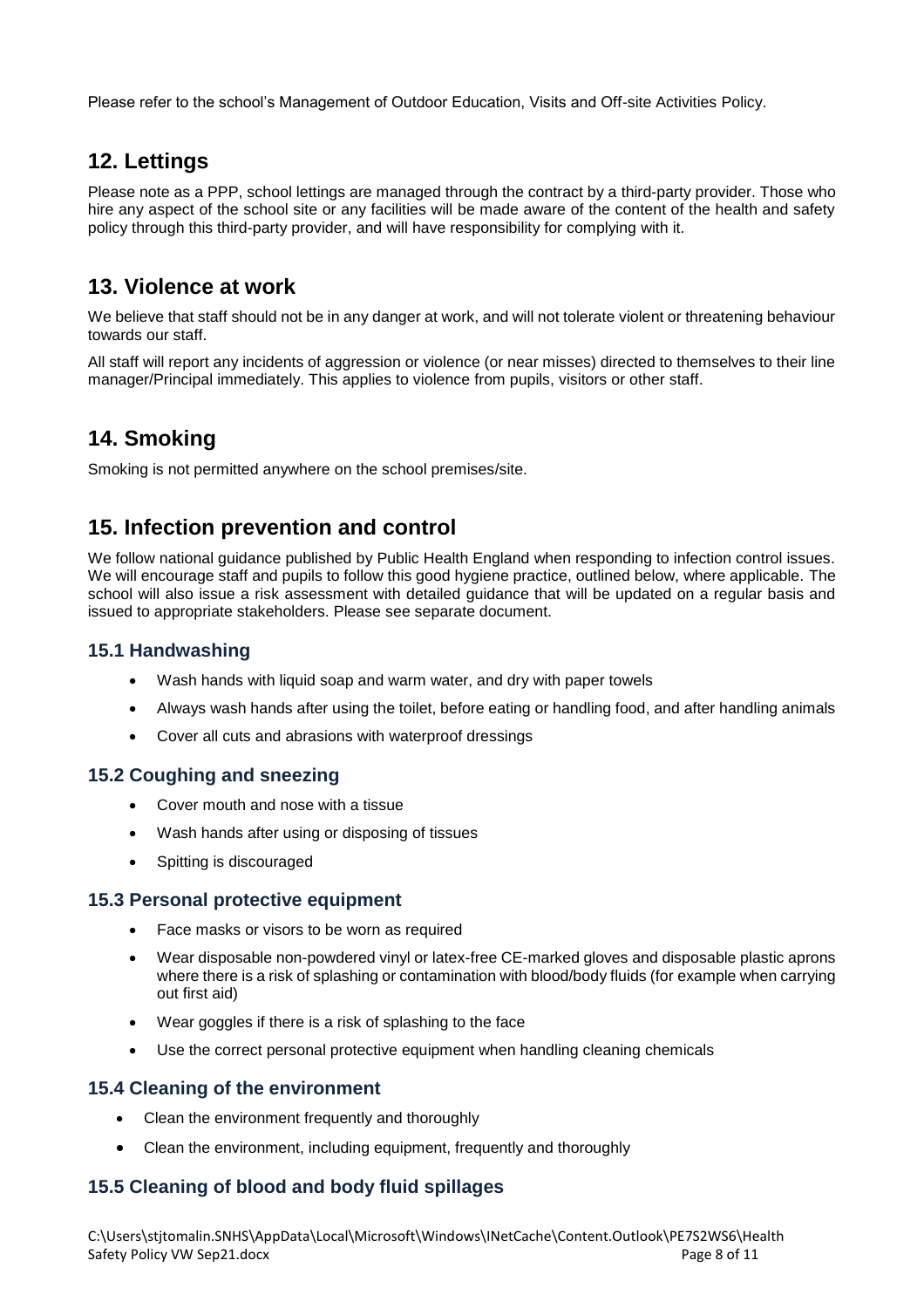- Clean up all spillages of blood, faeces, saliva, vomit, nasal and eye discharges immediately and wear personal protective equipment
- When spillages occur, clean using a product that combines both a detergent and a disinfectant and use as per manufacturer's instructions. Ensure it is effective against bacteria and viruses and suitable for use on the affected surface
- Never use mops for cleaning up blood and body fluid spillages use disposable paper towels and discard clinical waste as described below
- Make spillage kits available for blood spills

#### **15.6 Clinical waste**

- Always segregate domestic and clinical waste, in accordance with local policy
- Used gloves, aprons and soiled dressings are stored in correct clinical waste bags in foot-operated bins
- Remove clinical waste with a registered waste contractor
- Remove all clinical waste bags when they are two-thirds full and store in a dedicated, secure area while awaiting collection

#### **15.7 Pupils vulnerable to infection**

Some medical conditions make pupils vulnerable to infections that would rarely be serious in most children. The school will normally have been made aware of such vulnerable children. These children are particularly vulnerable to chickenpox, measles or slapped cheek disease (parvovirus B19) and, if exposed to either of these, the parent/carer will be informed promptly and further medical advice sought. We will advise these children to have additional immunisations, for example for pneumococcal and influenza.

#### **15.8 Exclusion periods for infectious diseases**

- The school will follow recommended exclusion periods outlined by Public Health England
- In the event of an epidemic/pandemic, we will follow advice from Public Health England about the appropriate course of action.

## **16. New and expectant mothers**

Risk assessments will be carried out whenever any employee or pupil notifies the school that they are pregnant.

Appropriate measures will be put in place to control risks identified.

## **17. Occupational stress**

We are committed to promoting high levels of health and wellbeing and recognise the importance of identifying and reducing workplace stressors through risk assessment.

Systems are in place within the school for responding to individual concerns and monitoring staff workloads.

## **18. Accident reporting**

#### **18.1 Accident record book**

- An accident form will be completed as soon as possible after the accident occurs by the member of staff or first aider who deals with it;
- As much detail as possible will be supplied when reporting an accident;
- Information about injuries will also be kept in the pupil's educational record;
- Records held in the first aid and accident book will be retained by the school for a minimum of 3 years, in accordance with regulation 25 of the Social Security (Claims and Payments) Regulations 1979, and then securely disposed of.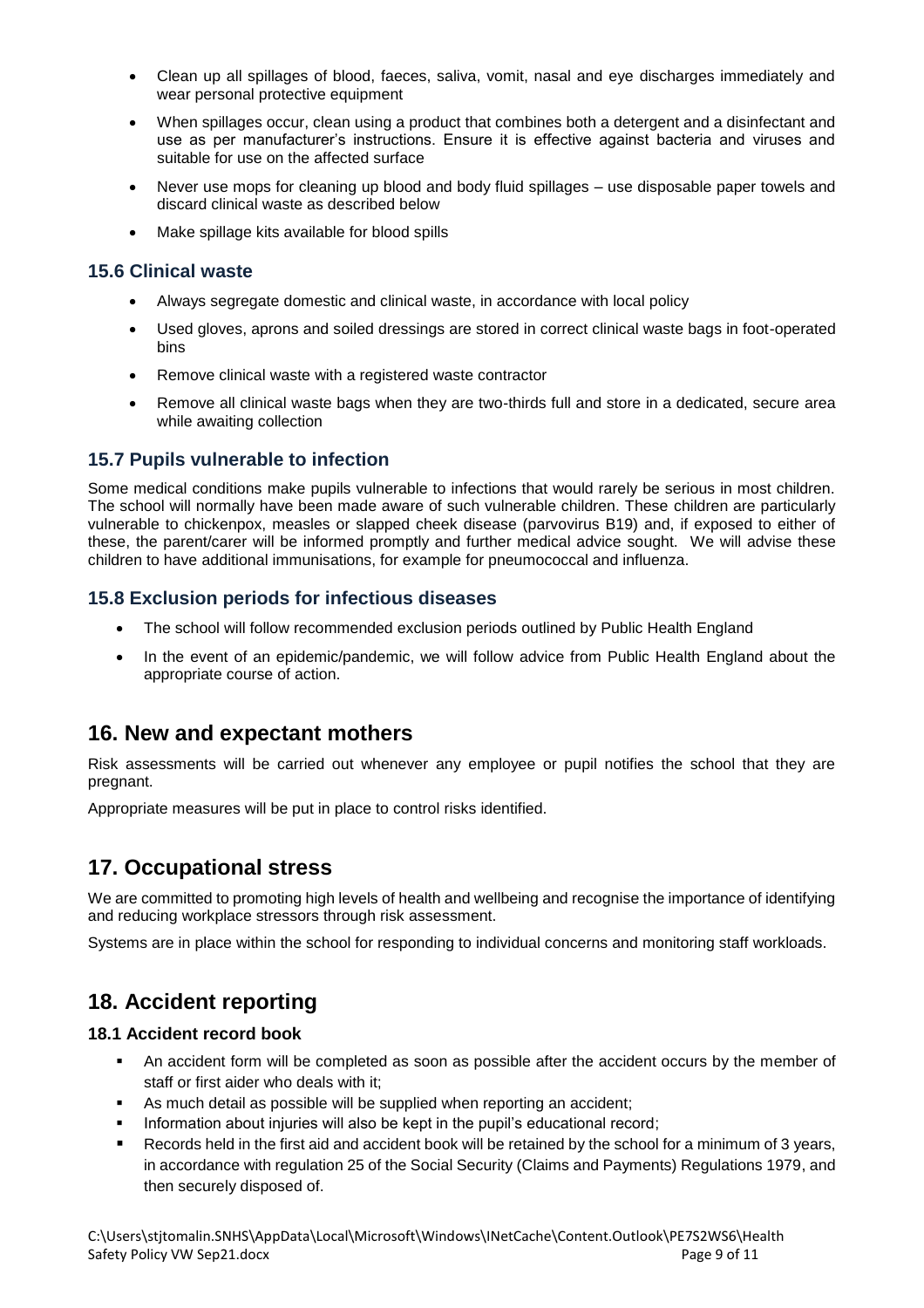#### **18.2 Reporting to the Health and Safety Executive**

The Welfare Officer will keep a record of any accident which results in a reportable injury, disease, or dangerous occurrence as defined in the RIDDOR 2013 legislation (regulations 4, 5, 6 and 7).

The Welfare Officer will report these to the Health and Safety Executive as soon as is reasonably practicable and in any event within 10 days of the incident.

Reportable injuries, diseases or dangerous occurrences include:

- Death:
- Specified injuries. These are:
	- o Fractures, other than to fingers, thumbs and toes;
	- o Amputations;
	- o Any injury likely to lead to permanent loss of sight or reduction in sight;
	- $\circ$  Any crush injury to the head or torso causing damage to the brain or internal organs;
	- o Serious burns (including scalding);
	- o Any scalping requiring hospital treatment;
	- o Any loss of consciousness caused by head injury or asphyxia;
	- $\circ$  Any other injury arising from working in an enclosed space which leads to hypothermia or heatinduced illness, or requires resuscitation or admittance to hospital for more than 24 hours.
- Injuries where an employee is away from work or unable to perform their normal work duties for more than 7 consecutive days;
- Where an accident leads to someone being taken to hospital;
- Where something happens that does not result in an injury, but could have done;
- Near-miss events that do not result in an injury, but could have done. Examples of near-miss events relevant to schools include, but are not limited to:
	- o The collapse or failure of load-bearing parts of lifting equipment;
	- $\circ$  The accidental release of a biological agent likely to cause severe human illness;
	- $\circ$  The accidental release or escape of any substance that may cause a serious injury or damage to health;
	- o An electrical short circuit or overload causing a fire or explosion.

Information on how to make a RIDDOR report is available here:

[How to make a RIDDOR report, HSE](http://www.hse.gov.uk/riddor/report.htm) http://www.hse.gov.uk/riddor/report.htm

#### **18.3 Notifying parents**

The Welfare Officer will inform parents of any accident or injury sustained by a pupil, and any first aid treatment given, on the same day, or as soon as reasonably practicable.

#### **18.4 Reporting to Ofsted and child protection agencies**

The Principal will notify Ofsted of any serious accident, illness or injury to, or death of, a pupil while in the school's care. This will happen as soon as is reasonably practicable, and no later than 14 days after the incident.

The Principal will also notify the Local Authority of any serious accident or injury to, or the death of, a pupil while in the school's care.

### **19. Training**

Our staff are provided with health and safety training as part of their induction process.

Staff who work in high risk environments, such as in science labs or with woodwork equipment, or work with pupils with special educational needs (SEN), are given additional health and safety training. Departmental H